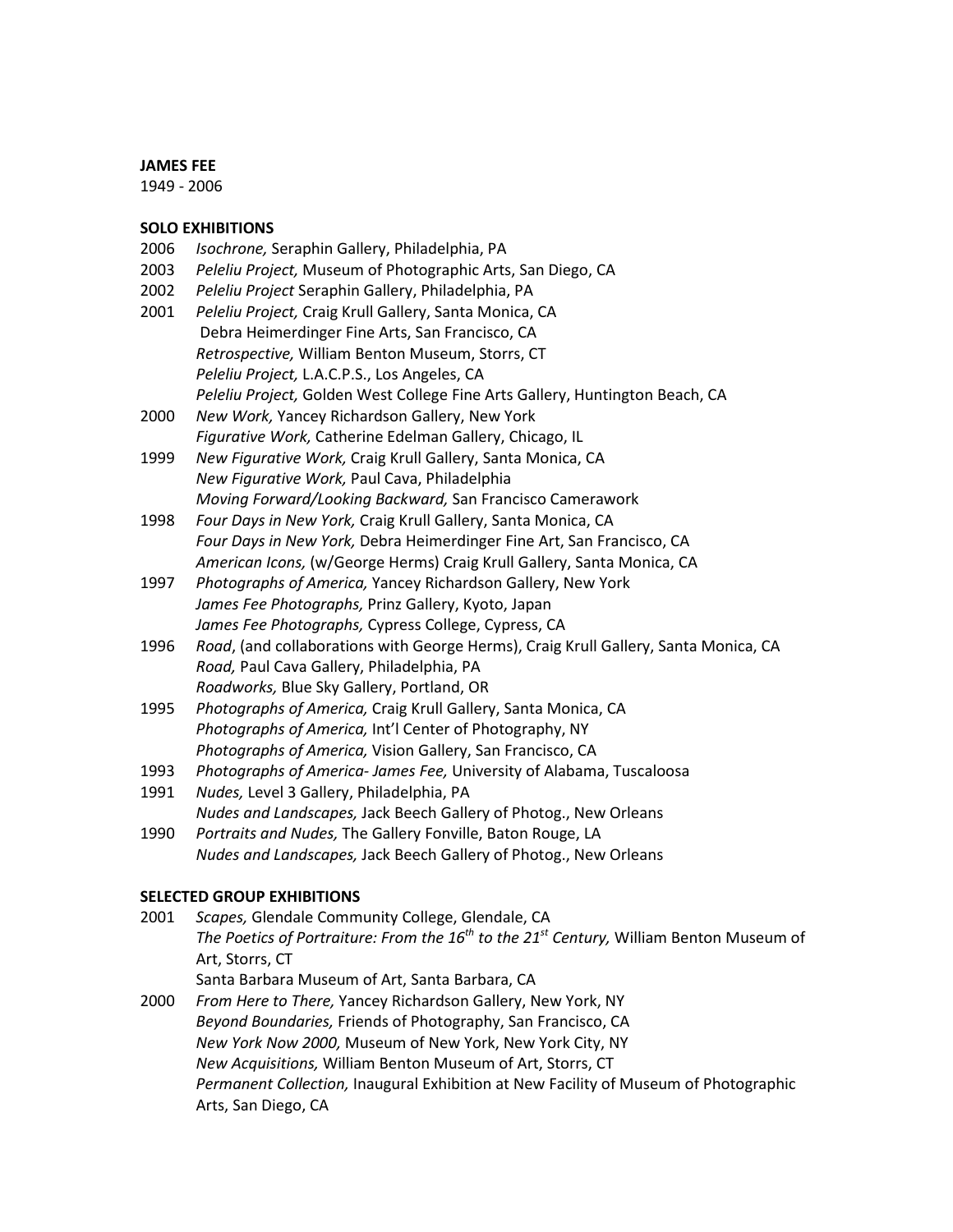- 1999 *New Acquisitions,* George Eastman House, Rochester, NY *L.A. Artists,* Armand Hammer Museum, Art Rental Gallery
- 1998 *Telling Stories,* The George Eastman House, Rochester, NY *Drive-ins: Disappearing Summer Cinema,* Yancey Richardson, NY *Gallery Artists,* Catherine Edelman Gallery, Chicago, IL
- 1997 *Under the Dark Cloth,* Museum of Photographic Art, San Diego, CA *Chimera,* Angels Gate Cultural Center, San Pedro, CA *Gallery Artists,* Catherine Edelman Gallery, Chicago, IL *Mad River Post,* Santa Monica, CA
- 1995 *Gallery Artists,* Craig Krull Gallery, Santa Monica, CA *The Nude,* Camera Obscura Gallery, Denver, CO *The Kiss,* G. Ray Hawkins Gallery, Santa Monica, CA and The Afterimage Gallery, Dallas, TX, and H20 Company, Tokyo *Christmas Show,* Vision Gallery, San Francisco *Portraits,* Afterimage Gallery, Dallas, TX *Movieline Portrait Exhibition,* Fahey/ Klein Gallery, Los Angeles, CA
- 1993 *The Nude in Photography,* Aoyama Spiral Hall, Tokyo, Japan *Fronts and Backs: The Nude in Photography,* Paul Cava, Philadelphia, PA *Gallery Artists,* Catherine Edelman
- 1992 *The Natural World,* Carnegie Museum of Natural History, Pittsburgh, PA *Group Show,* Randall Scott/ TBA Gallery, Los Angeles, CA *Seventeenth Annual Rated X,* Neikrug Gallery, New York, NY *Utopia: Envisioning a Dream,* Forum Gallery, Jamestown, NY
- 1991 *Exposures: Bicentennial Exhibitions,* L.A. Center of Photography
- 1990 *Runes,* The Gallery at 817, Los Angles

# **ARTICLES AND INTERVIEWS**

Picture Magazine, June 2001 Photo District News, June 2001 Black and White Magazine, cover and portfolio, February 2000 Photo Metro, portfolio and interview, 1999 Art in America, review, September 1998 FOL #8, Istanbul, Turkey 1998 See Magazine, portfolio, Vol 2 No 2, 1996 Artweek, review, December 1996 Camera and Darkroom, Interview with photos July 1994 Photo Metro, portfolio and interview, 1993 Photographer's Forum, portfolio, September 1992 Camera and Darkroom, portfolio, August 1992 Collector's Edition, portfolio, April 1986 Popular Photography Annual 1977 Popular Photography Annual 1976 Photo (France), portfolio, June 1975 British Journal of Photography, Annual 1973 Folio (Italy) portfolio, 1973 Photo (France), portfolio, 1973 British Journal of Photography Annual (cover,) 1972 Popular Photography Annual, 1972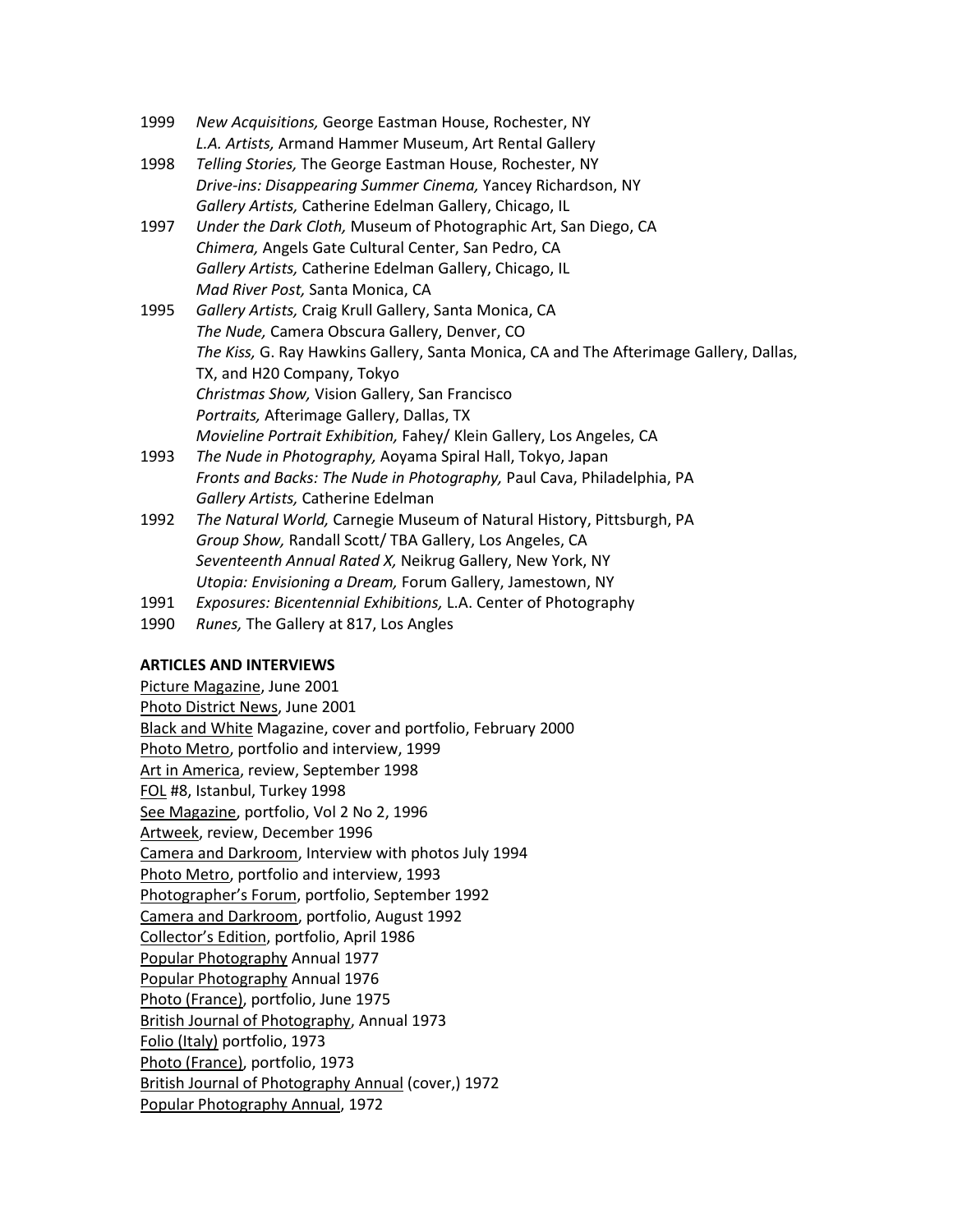Creative Camera (England), portfolio, June 1972 U.S. Camera Annual, June 1972 35mm Photography, June 1972

#### **BOOKS AND CATALOGUES**

In Focus: Fox Talbot, J. Paul Getty Museum Publication, Los Angeles Beyond Boundaries, Friends of Photography New York Now- Contemporary Work in Photography, Portfolio James Fee (monograph), St. Ann's Press, Los Angeles American Photography #15, 2000 New Figurative Work, Farmani and Fee, 1999 The Weight of Time, Farmani and Fee Publishers, Los Angeles, 1999 Graphic Fine Art Photography #2 Road, Farmani and Fee Publishers, Los Angeles Photographs of America, Bremik Press, NY The Kiss, H20 Company, Tokyo The Nude in Photography, H20 Company, Tokyo

#### **PERMANENT COLLECTIONS**

Center for Creative Photography, Arizona Museum of the City of New York, NY MOCA, Los Angeles Museum of Photographic Arts, San Diego, CA The George Eastman House, Rochester, NY Center for Photography at Woodstock, NY William Benton Museum of Art, Univ. of Conn. Smith University, Illinois Santa Barbara Museum of Art, Santa Barbara, CA Ifida Investments, Philadelphia Philadelphia Museum of Art Bibliotheque Nationale, Paris, France Yale University Brookings Institution, Washington D.C.

## **GUEST LECTURES**

- 2001 William Benton Museum, Storrs, CT Glendale Community College, Glendale, CA Photo L.A., Santa Monica, CA
- 2000 Museum of Photographic Arts, San Diego
- 1999 San Francisco Art Institute, San Francisco, CA San Francisco Camerawork, San Francisco, CA
- 1998 Woodstock Center for Photography
- 1997 San Francisco Camera works, San Francisco, CA Cypress College (with George Herms), Cypress, CA Museum of Photographic Art, San Diego, CA International Center of Photography, New York
- 1993 Otis Art Institute, Los Angeles, CA
- 1992 Art Center College of Design, Pasadena, CA